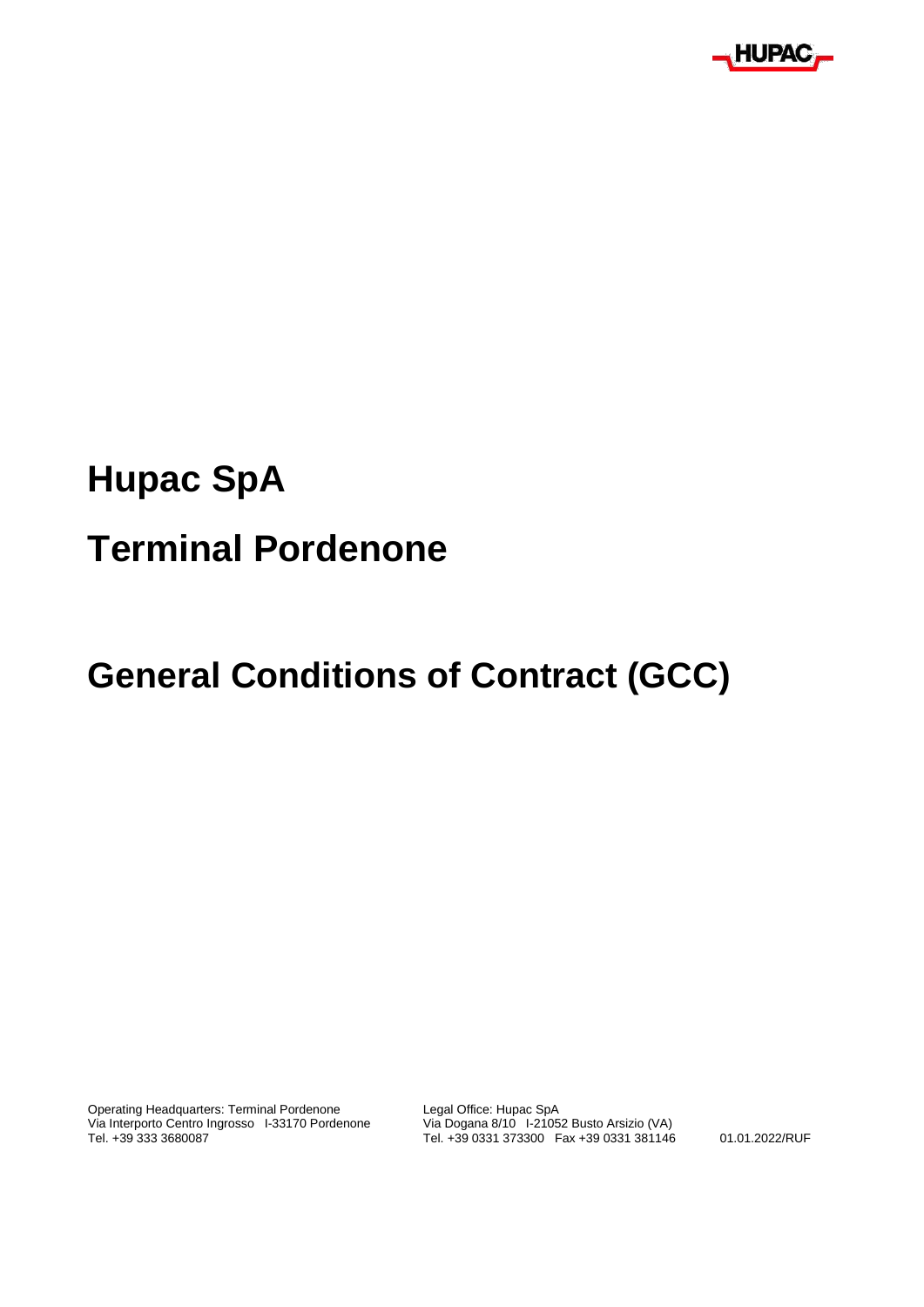

#### **1. Object and scope**

1.1. These General Contractual Conditions (GCCs) shall rule the relationships between the Clients and Hupac SpA, as regards the totality of the services provided by the latter within the terminal managed by the same.

1.2. In case of any discrepancies between the provisions contained in these GCCs and the provisions in a Contract, the conditions given in the Contract shall prevail exclusively.

#### **2. Definitions**

For the purposes of this document, the terms listed here below shall bear the given meanings:

Client/Clients: any legal or natural persons to whom Hupac SpA provides Services;

Contract: any written document or agreement that rules the provision of the Services rendered by Hupac SpA to the benefit of the Clients;

Consideration, rate and/or price: any amount applied to each service offered by Hupac SpA;

Handling: all the terminal operations related to the handling of the ITUs;

Client representative: the person entrusted by the Client and in charge of delivering or withdrawing an ITU at the Terminal;

Performed services: any services or sundry activities carried out by Hupac SpA at the terminal managed by the same to the benefit of third parties;

Terminal: all the areas and facilities where Hupac SpA performs the activities;

ITU: Intermodal Transport Unit, including swap bodies, semi-trailers, containers, tanks, etc. qualified for railway transportation and arranged with hooking systems for their handling by means of a wheeled crane or portal.

#### **3. Entitlement to the provision of the services**

The Clients shall be entitled to benefit from the Services provided only after signing these GCCs.

#### **4. Services**

4.1. Where required, the terminal services defined in article 2 of this contract shall include, as a mere example however not limited to, the following:

- cherry pickers to load or unload trains
- cherry pickers to load and/or unload ITUs from the railway wagon to the lorry and viceversa
- incoming ITU technical stop at the terminal (not under ADR/RID regime), ruled by the Bonus-Malus system; Administrative management of trains, including – for instance – the release of railway bills, train documents, etc.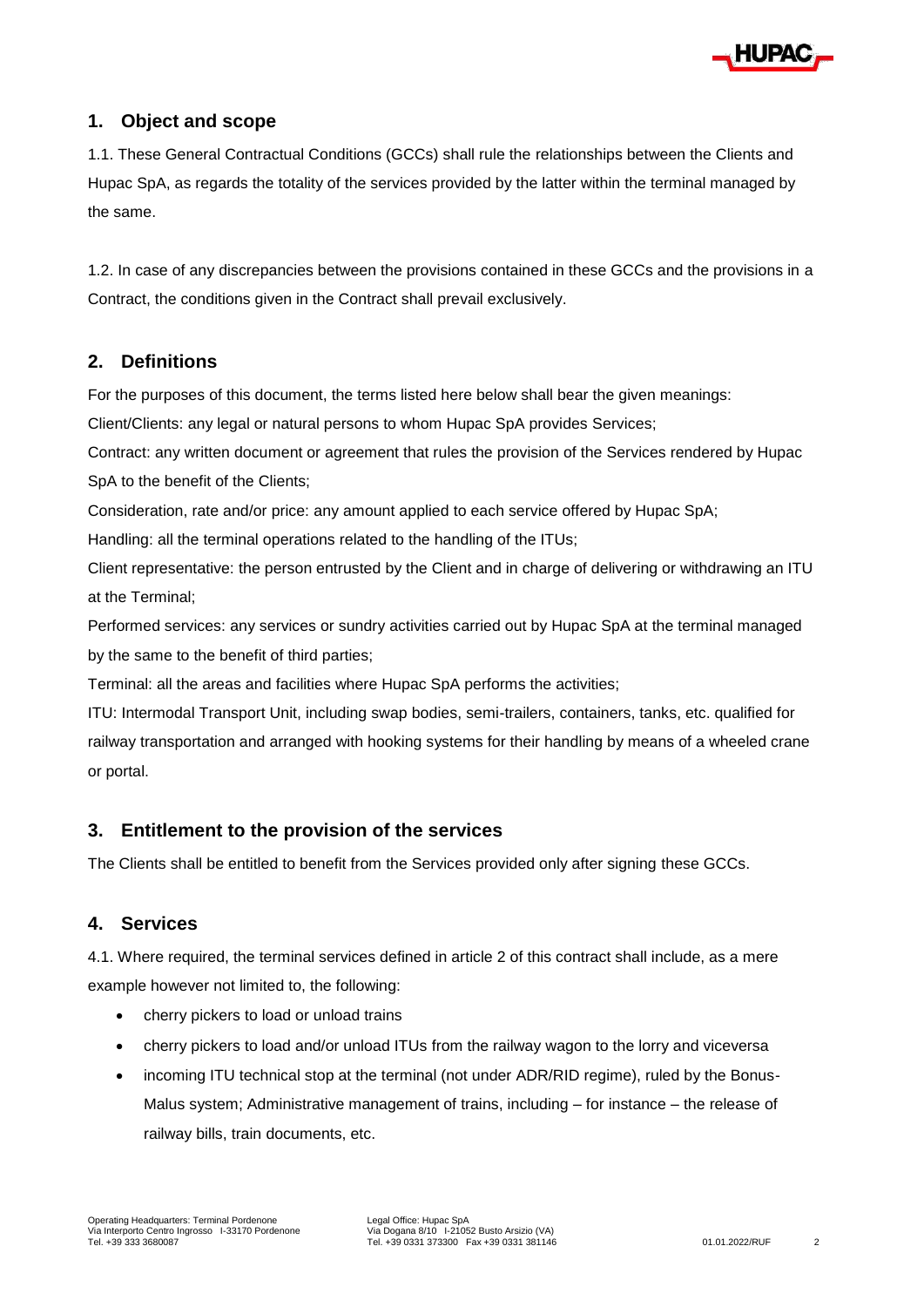

- for the purposes of the Service provision, the Client shall be required to comply with the Terminal users' rules of conduct drawn up by Hupac, which the Client declares to have read and accepted in full
- sundry additional services.

The Parties may agree on the provision of additional services following a written agreement.

## **5. Modalities to provide Terminal Services: accepting ITUs at the Terminal**

5.1. Before introducing the ITU into the terminal, the Client shall inform Hupac SpA – under defined modalities – about the nature and weight of the goods contained in the loading units. Thereafter and, however, before the provision of the services by Hupac SpA, the latter shall check the external, visible conditions of the same ITUs and acknowledge their status in compliance with the UIRR provisions. Thereafter, Hupac SpA shall issue a 'Shipping Mandate' that, when signed by the Client or by a representative of the same, accounts for a full acceptance of the ITU. Hupac SpA shall not be liable for any damage, tampering and other effects that are not detectable on the ITU upon its introduction into the Terminal and during the check performed pursuant to the provisions in the first period of this item.

5.2. Upon accepting the ITU, the Client shall hold harmless Hupac SpA from any liability as regards the goods contained therein and from the damage possibly produced on the same during transportation.

5.3. The Client guarantees appropriate stowage, fastening (or anchoring) of the loads inside the ITUs and the compliance of the same with regard to the railway regulations and, in general, to combined (road/railway) transportation. Thus, the Client holds harmless Hupac SpA from any liability on them even if the latter accepts the ITU without raising objections.

5.4. Hupac SpA shall suffer no liability for any damage, loss or breakdown on the ITUs and for any other responsibility if the same can be attributed to force majeure in full or in part. Force majeure shall include, as a mere example, however not limited to, atmospheric phenomena, natural disasters, war conflicts, etc. and/or negligence and/or malpractice and/or imprudence by the Client.

## **6. Modalities to provide Terminal Services: delivering the ITUs**

6.1. Hupac SpA shall provide for the delivery of the ITUs only to the Client or the Client representative – duly authorised in writing by the Client to take possession of the same – who, however, is not breaching any of the obligations deriving from these General Contractual Conditions or from any other contracts possibly stipulated separately.

6.2. Upon the delivery of an ITU, Hupac SpA shall issue a 'Withdrawal Notice' that the Client or the Client representative signs and receives a copy thereof. The description of the ITU contained in the 'Withdrawal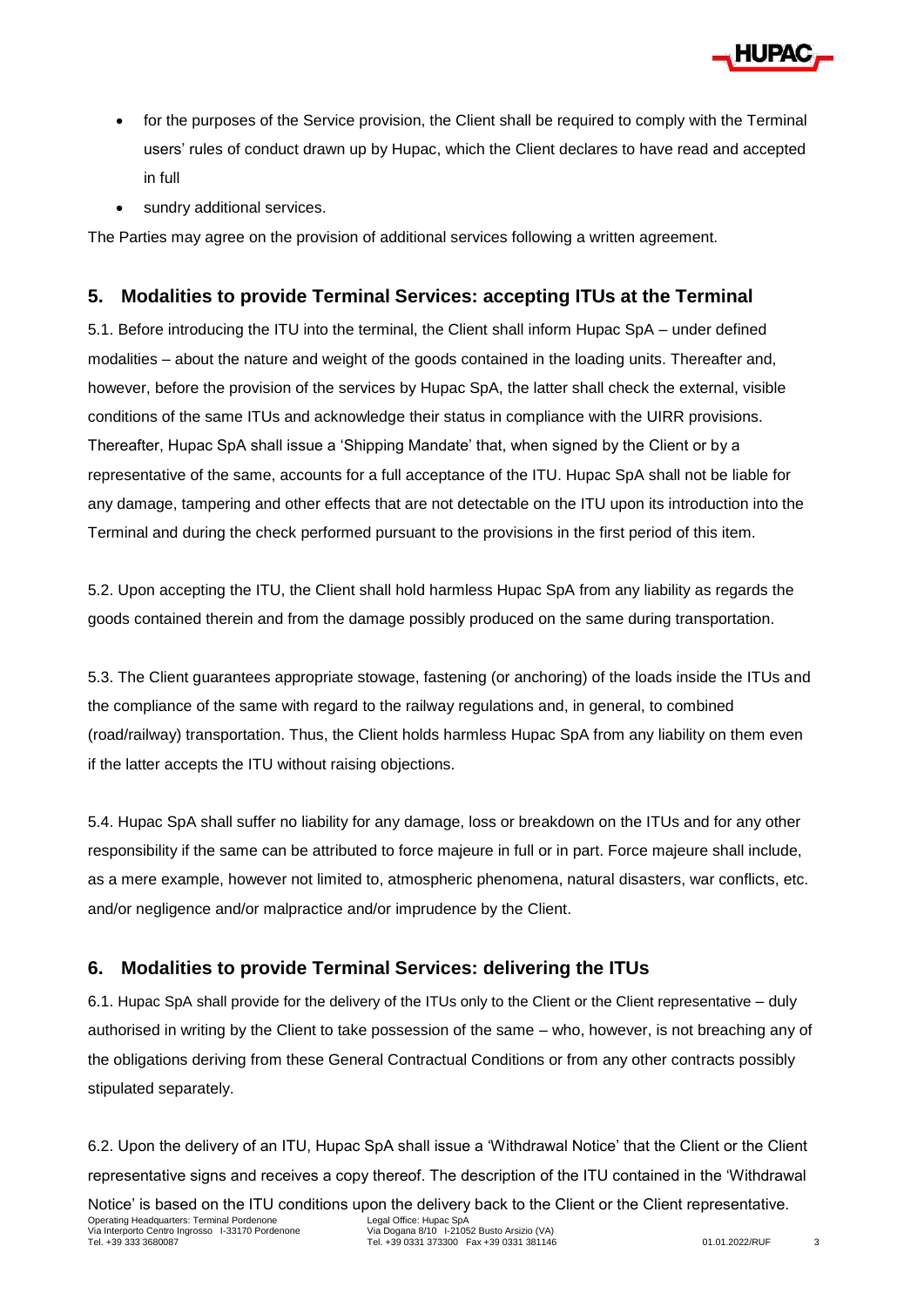

## **7. Modalities to provide Terminal Services: Handling ITUs - loading and**

#### **unloading trains**

7.1. If so provided for in the Contract and within the limitations and conditions defined by the same, after the arrival of the ITU into the terminal and before the delivery back to the Client, Hupac SpA shall load and unload the ITUs onto and from the railway wagons. Thus, handling services are provided that possibly include ground handling if so required.

7.2. Hupac SpA shall charge the handling costs as detailed in the price list currently in force, unless otherwise agreed in writing by the Parties.

### **8. ITUs containing dangerous goods/wastes**

8.1. As regards the ITUs that possibly contain dangerous goods and/or wastes, the Client guarantees the compliance with the national and international safety regulations and that the statements made upon the stipulation of the Contract – and any other documents delivered to Hupac SpA – are true.

8.2. If the statements or the information released by the Client pursuant to what given in the previous paragraph 8.1 were not complete or correct for any reasons, Hupac SpA shall be entitled to reject the ITU upon its delivery or, if this has already occurred, to immediately hand the ITU back to the Client. In such a case, Hupac SpA shall owe nothing to the Client as a compensation and/or indemnity against the failed forwarding of the ITU. At the same time, the Client shall however be obliged to pay in full the services performed by Hupac SpA until the ITU is delivered back.

8.3. The Client holds harmless – and commits to hold harmless – Hupac SpA and any possible third parties from any damage, complaint or claim possibly arising – directly or indirectly – from the noncompliance of any ITUs containing dangerous goods and/or wastes and/or from the failed respect of the provisions in both national and international regulations applicable to such special shipments.

8.4. It is not allowed to stock any ITUs containing dangerous goods at the terminal, but only a technical stop to ensure the continuation of the transportation.

The Client shall therefore be obliged to collect quickly the ITUs arrivaed and made available to the same Client at the terminal.

8.5. The Client shall be obliged to deliver the ITUs containing dangerous goods only on the very same day when the train it is assigned to leaves.

8.6 Hupac SpA, in accordance with studies carried out on the risk analysis of the transportation in the Italian intermodal railway system, reserves the right not to accept certain types of goods, including some classified as dangerous.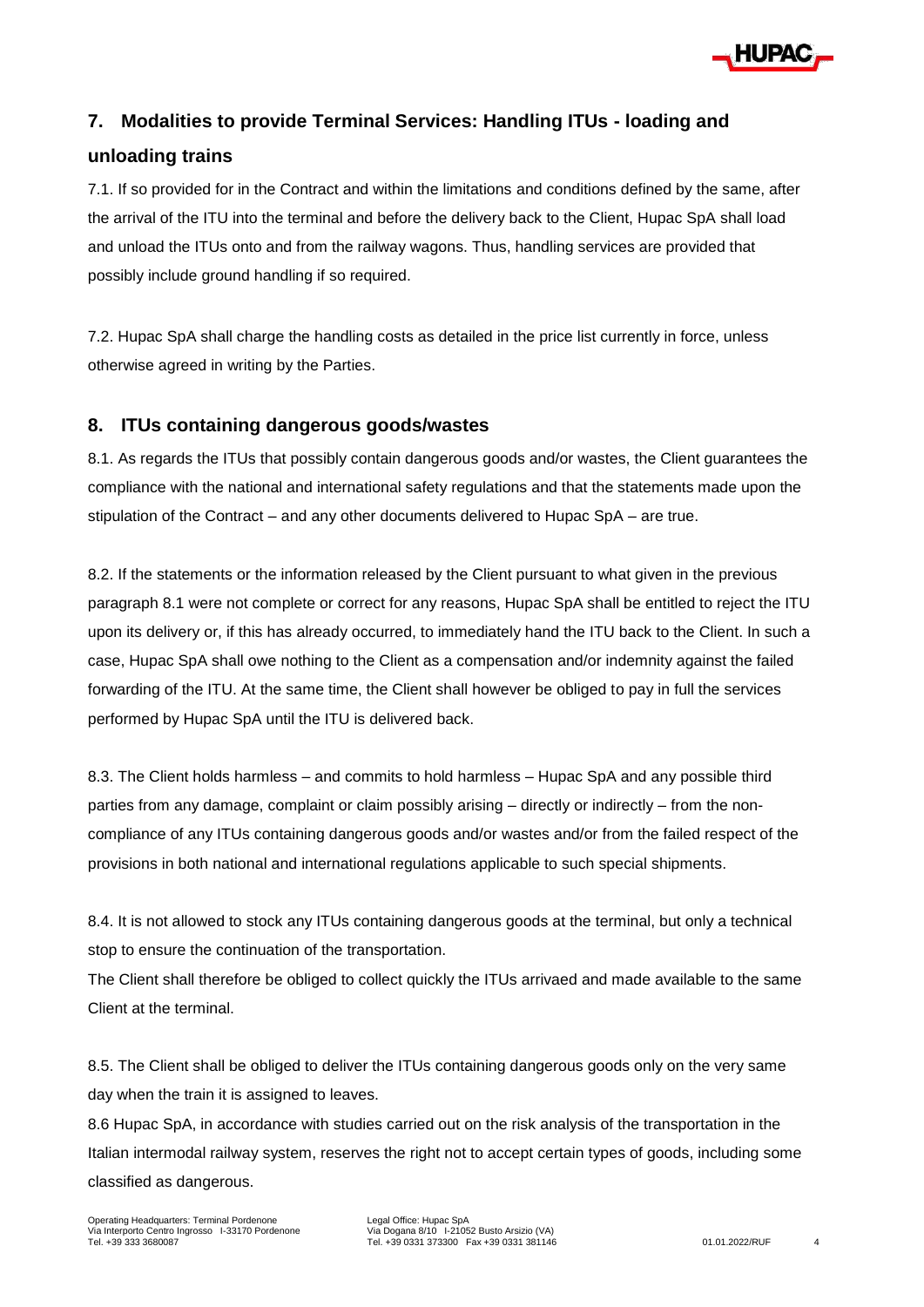

The list of these types of goods, periodically updated, is published and downloadable on the website www.hupac.com.

### **9. Performance of the services**

9.1. Unless written agreements are signed by the parties stating the contrary, Hupac SpA shall not take up any obligations as regards the times required to perform the Services. Therefore, the same shall not be liable for any damage originating directly or indirectly from Hupac SpA processing times.

9.2. When performing the Services, Hupac SpA shall be allowed to avail of third parties' help too.

9.3. Hupac SpA shall commit to respect the defined opening hours. Any possible changes shall be reported to the Client in due advance and however at least 12 hours before.

### **10. Duration**

Unless different written agreements are signed by the parties, these GCCs are valid for one year (solar year) starting from the moment when the GCCs are signed by the Client. They are renewed tacitly, year after year, unless Hupac SpA withdraws and informs the Client of the withdrawal by registered letter with return receipt at least 3 months in advance.

#### **11. Economic considerations and payment modalities**

11.1. Without prejudice to the rates detailed in the price list currently in force – which the Client expressly declares to know and accept unreservedly by signing these general provisions –, the considerations due to Hupac SpA for the provision of the Services described here above, the guarantees and payment modalities as well, shall be ruled by single trade agreements too. The considerations shall be paid within the due date given in the invoice issued by Hupac SpA.

11.2. Hupac SpA shall consider whether to ask for special guarantees (bank/insurance guarantees; prepayments; advance payments; minimum guaranteed) to cover the own receivables or not. The surety policy – to be kept valid for the whole duration of the contract validity – shall be issued by a primary Insurance Company or Credit Institution. At the date of the activation, the issuing entity shall have a rating not lower than 'A-' for Standard & Poor's or the equivalent, by a primary rating agency, with the indication of the specialized company that assigned it. The policy shall:

- include the commitment by the Insurance Company or the Credit Institution to inform Hupac S.p.A., by registered letter with return receipt, about any situation that could negatively impact on the validity of the guarantees, particularly the failed payment of the premium and/or the failed renewal of the policy upon expiry
- be in Italian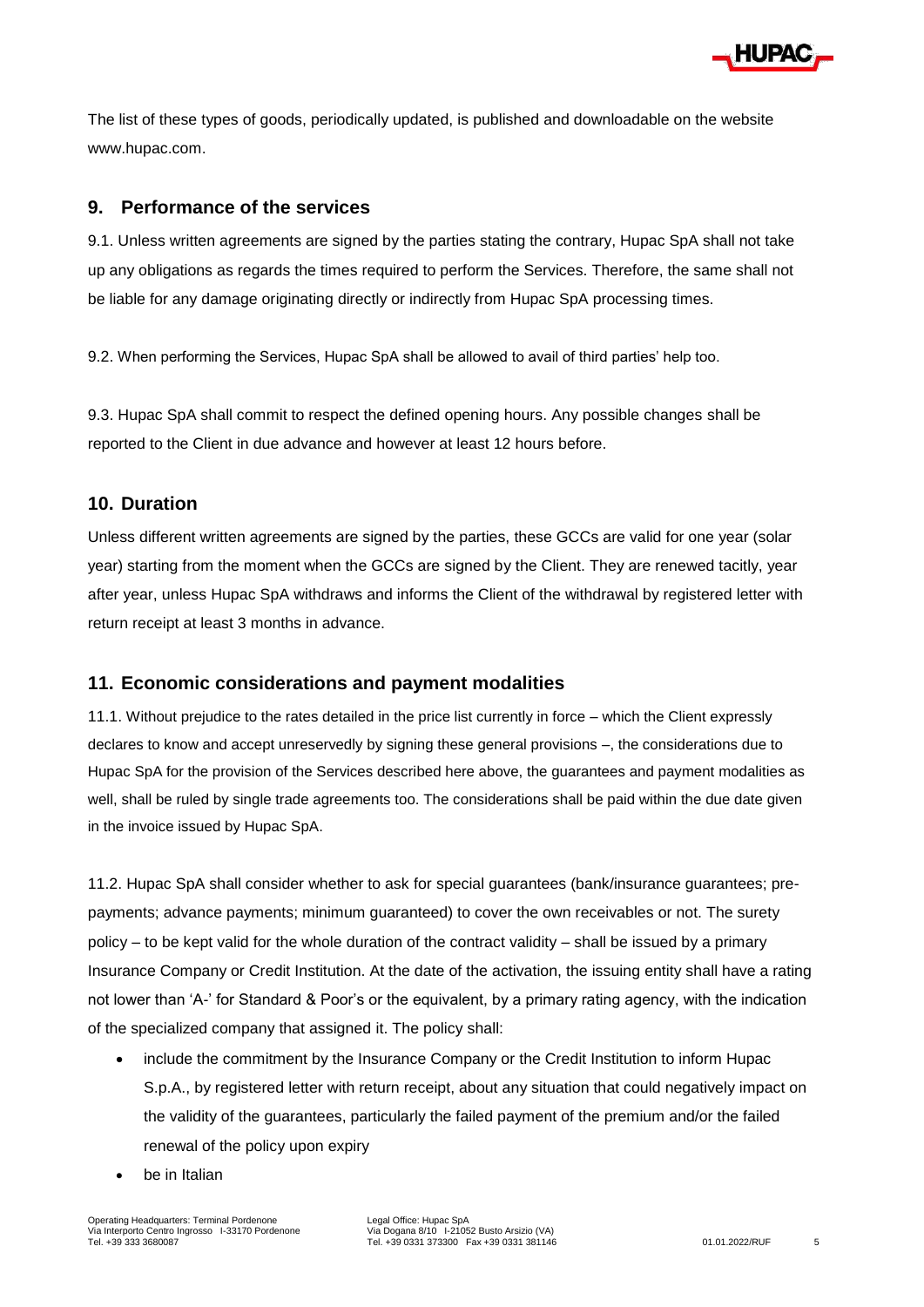

• include the express waiver by the Insurance Company or the Credit Institution to the right of subrogation provided for in art.1916 of the Italian Civil Code against those people towards whom the Parties (Hupac S.p.A. and any other party involved in an accident) must be held responsible under the law, unless the case of fraud.

Any situation attributable to the Client that might affect the validity of the insurance shall bring to the resolution of the contract pursuant to art.1456 of the Italian Civil Code due to the act and fault of the same Client.

11.3. The failed compliance with the agreed payment terms for one or more services shall involve the loss of the benefit from all the possible extensions and/or easier payment terms previously granted by Hupac in addition to the calculation of default interests as provided for by the Legislative Decree no.231/02 and the following modifications.

11.4. Possible compensations between active and passive invoices exchanged by Hupac SpA and its clients/providers shall be possible only in compliance with special agreements, with the exclusion of any other compensation modalities. Only undisputed invoices can be compensated.

11.5. Hupac SpA shall be entitled to change any rates and prices applied by the same in any moment by sending special commercial circulars to the clients at least 30 days before their implementation date.

11.6. If, during the whole duration of the contract, the ITUs brought by the Client inside the Terminal were to undergo any limitations in their use and/or circulation as a consequence of any measure of civil, criminal and administrative nature (as a mere example: seizures, administrative detentions, etc.) issued by the Italian authorities, the Client shall commit to pay in any case, even though the ITUs being the object of this contract are not materially available for the same, the fee for the occupation of the spaces inside the Terminal according to the prices from time to time defined by the parties or, failing them, pursuant to the price list as under item 11.1 here above until the moment when the measures limiting the circulation of the ITUs are revoked and/or become ineffective.

11.7. If the Client does not pay the related costs and without prejudice to the possibility to start any judicial actions aimed at protecting the own credit, Hupac SpA shall be entitled to exercise the retention right as in articles 2756-2761 of the Italian Civil Code, even providing for the sale of the goods. By signing this contract, however, the Client who does not pay all the dues shall waive to any right on the ITU one year after warehousing began. Thus, the ITU shall become fully available for Hupac SpA, even for charity purposes to the benefit of National or International entities, Institutions or Foundations.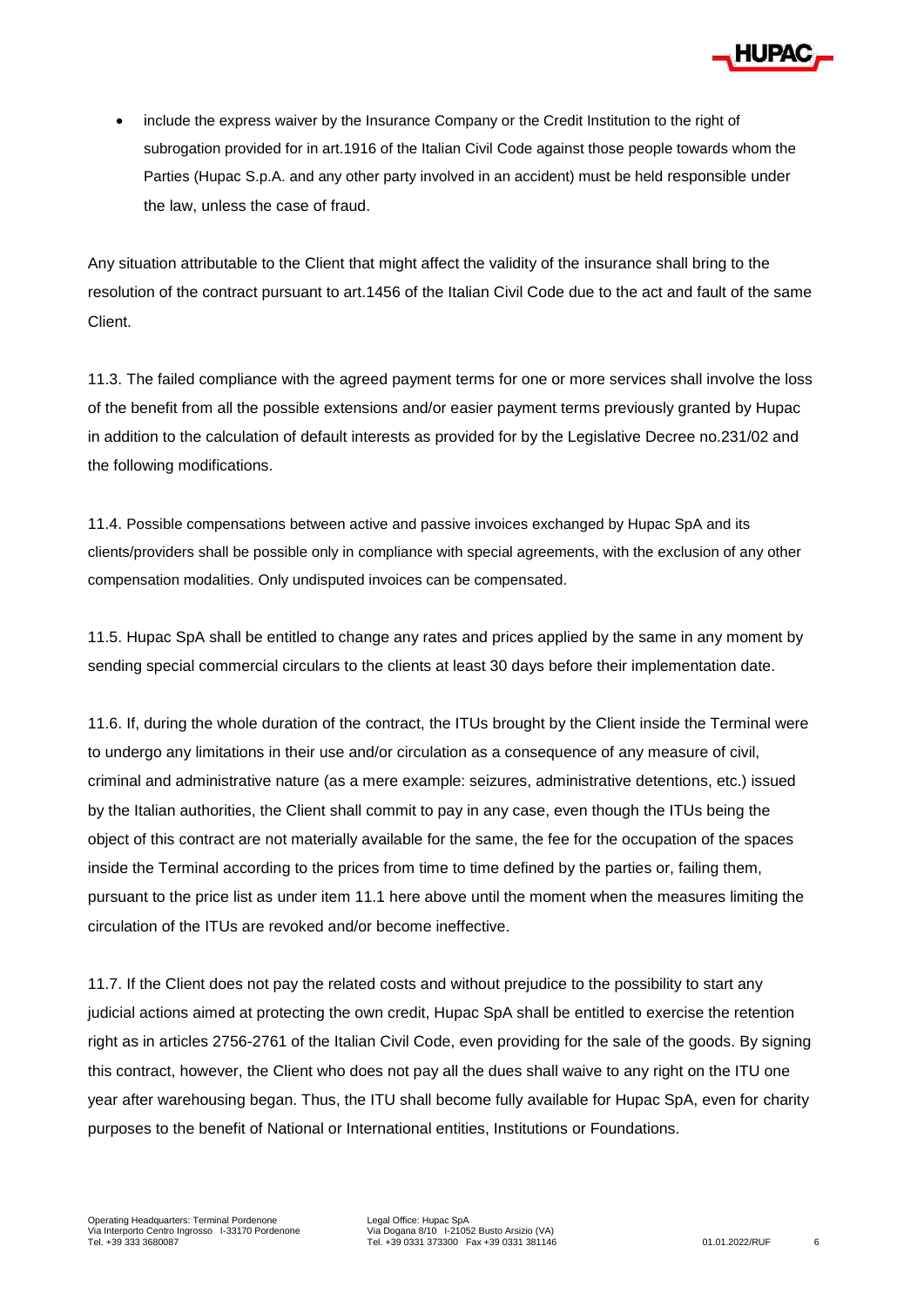

## **12. Liability - Claim for Damages**

12.1. To define the possible liability of Hupac SpA, no presumptions of any nature shall be applicable. Thus, the responsibility of Hupac SpA for damages or losses can be attributed to Hupac SpA only if the Client provides the undisputable evidence of a contractual default by Hupac SpA and of the origin of damages and losses in the said default or in other causes directly referred to the responsibility of Hupac SpA.

12.2. In any case, the responsibility of Hupac SpA shall be excluded for any damages, losses or breakdowns of the ITUs, and for any other responsibility as well, where the same are – in full or in part – attributable to a third-party fault, to extraordinary events or to force majeure. As a mere example, however not limited to, force majeure includes atmospheric phenomena, natural disasters, war conflicts, riots or demonstrations, etc.

12.3. Hupac SpA shall not be responsible for any delays or suppressions due neither to the activities of the railway companies on the circulation of trains or their manoeuvring nor to the railway network manager's ordinary or extraordinary activities.

12.4. Hupac SpA shall not be responsible for any delays or suppressions due to possible emergencies caused by natural and/or weather phenomena of any special entity. Thus, Hupac SpA shall not be responsible for any damages deriving directly or indirectly from the said evidence.

12.5. The compensation due by Hupac SpA for any damage originating from losses or breakdowns of the ITUs shall not be higher than two SDRs (Special Drawing Rights) for each kilogram of gross weight of the lost or damaged goods.

#### **13. Express termination clause and contract termination**

Hupac SpA shall be entitled to apply the express termination clause in the contract (pursuant to art. 1456 of the Italian Civil Code) after sending a notice to the Client by registered letter with return receipt or fax or certified e-mail, in case the Client does not comply with any of the obligations contained in these GCCs.

The contract shall also be intended as terminated by right if the Client undergoes any insolvency proceedings.

### **14. Price transparency**

14.1. The parties expressly and irrevocably:

declare that no mediation or action by third parties was resorted to for the stipulation of this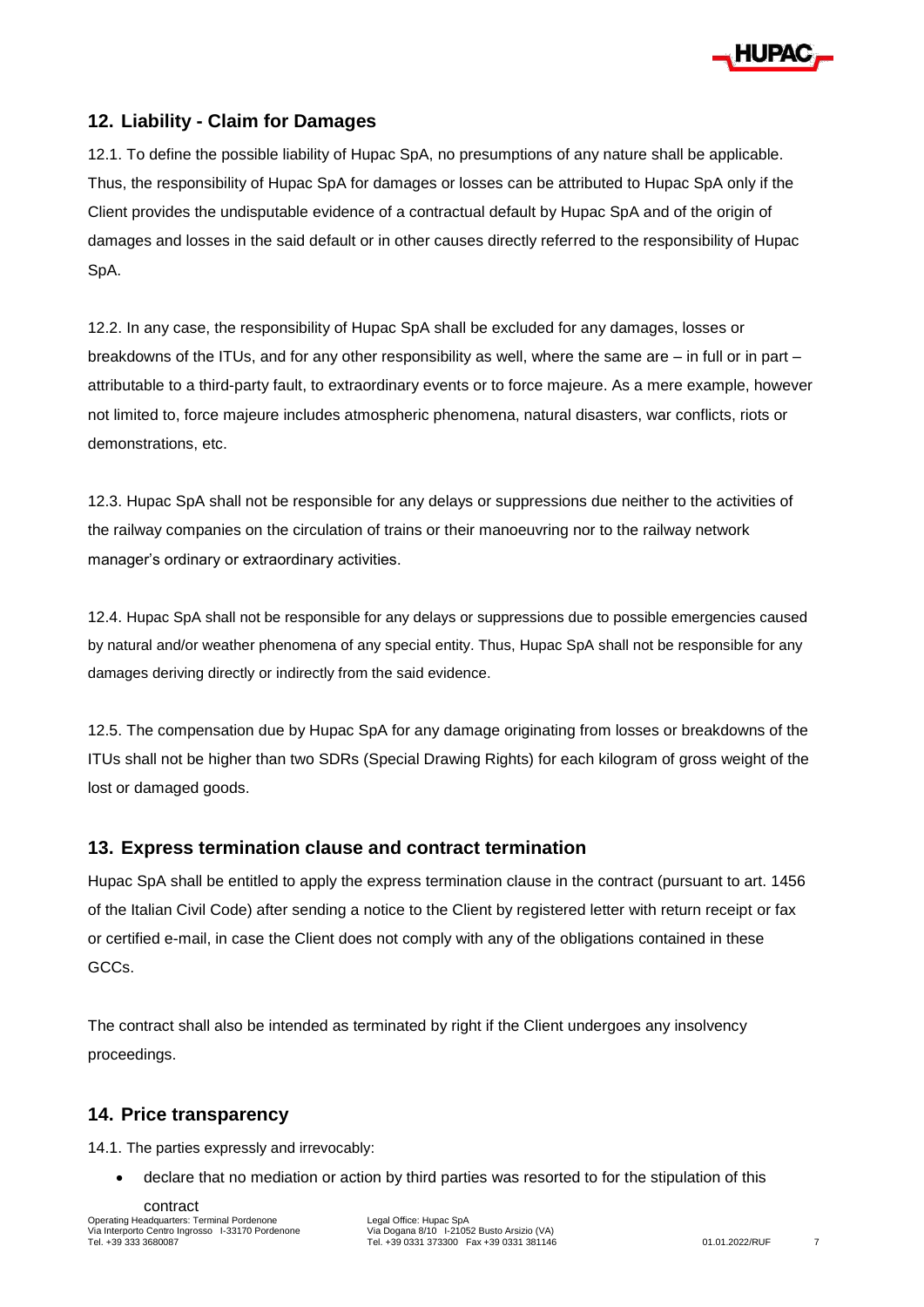

- declare that no amounts and/or other fees were paid and not even promised to be paid to any third parties either directly or through associated or controlled companies, for any mediation or the like, however aimed at easing the stipulation of the contract
- commit not to pay to any third parties, for any reasons, any amounts aimed at easing and/or making less expensive the execution and/or management of this contract as regards the obligations taken up, and not even to perform any actions however aimed at attaining the same results.

14.2. If any one of the statements made pursuant to the paragraph here above were not true, e.g. one of the parties did not comply with the commitments and obligations taken up for the whole duration of this contract, the same shall be intended as automatically terminated, pursuant to and for the effects of the provisions in art. 1456 of the Italian Civil Code, due to fact and fault of the defaulting party that shall be thus obliged to pay all the damages originating from the termination.

### **15. Confidentiality**

Whatever relates to the contracts with the Client – e.g. documents, agreed provisions, rates, know-how, plans, procedures, data and information on shipments, plants and equipment – shall be strictly confidential and shall not be spread or reported to third parties, even after the termination of these GCCs, without the written consent by the Client and Hupac SpA.

### **16. Governing Law - Jurisdiction**

16.1. These General Contractual Conditions and all their possible annexes are ruled by the Italian law and they must be construed by virtue of the same.

16.2. The Court of Busto Arsizio shall have the exclusive jurisdiction in case of any controversy directly or indirectly connected with the execution and/or the construction of this contract, its appendixes and annexes.

### **17. Communications**

17.1. All the communications between Hupac SpA and the Client shall occur in writing by registered letter with return receipt, fax, certified e-mail, and, more in general, by any other modality appropriate to guarantee and document the reception of the communication content by its addressee.

Pursuant to and for the effects of the provisions in articles 1341-1342 of the Italian Civil Code, the parties declare that they have read and approved the following articles specifically: 1. Object and Scope; Entitlement to the Provision of Services; 4. Services; 5. Modalities to provide Terminal Services: accepting ITUs at the Terminal; 6. Modalities to provide Terminal Services: delivering the ITUs; 7. Modalities to provide